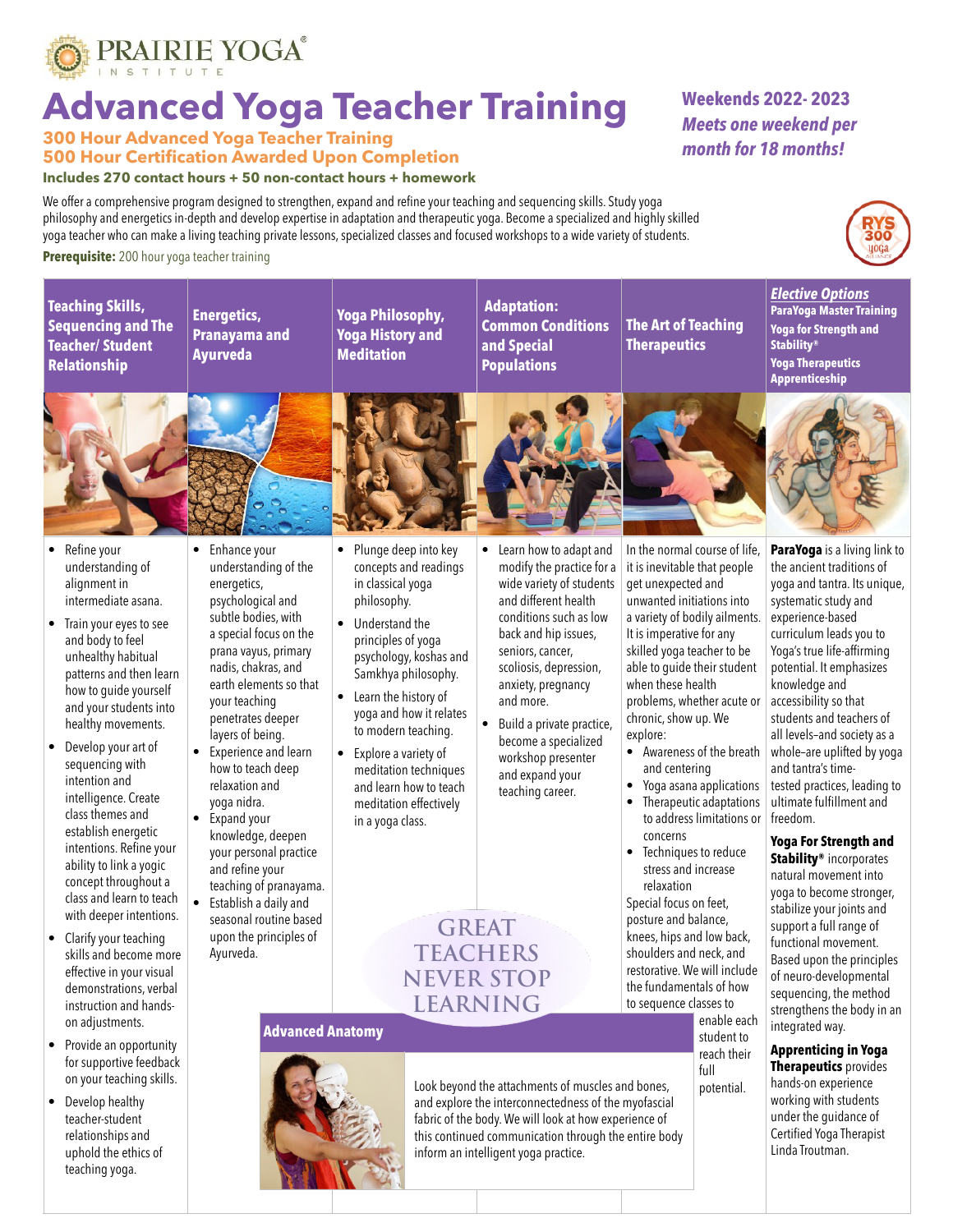# **500 Hour Certification Requirements**

#### **PREREQUISITE**

Participants may register after completing a 200 hour yoga teacher training. We require proof of vaccination upon application.

# **ADVANCED TEACHER TRAINING COURSE** (222 HOURS)

*Topics include:*

- Teaching Skills- how to improve your verbal, visual and manual instruction
- Sequencing how to sequence for different intentions
- Ethics and the teacher-student relationship
- Intermediate -level asana and modifications
- Energetics chakras, prana vayus, elements, Ayurveda and pranayama
- Yoga Philosophy- the Self, Pancha Koshas, yoga psychology and key concepts from the Yoga Sutras, Upanishads, Hatha Yoga Pradipika and Bhagavad Gita
- Yoga History
- How to teach meditation effectively
- Adaptations how to adapt the practice of yoga for different populations and common conditions such as low back, hip, scoliosis, prenatal, depression, cancer survivors, seniors and more
- The Art of Teaching Therapeutics
- How to teach private lessons, specialized classes and workshops
- Advanced Yoga Anatomy
- Teaching Demonstrations

#### **ELECTIVE TRACK** (48 minimum hours required)

*Electives are not included in tuition*

3 options - choose one track

**1.Yoga for Strength and Stability® Training+Certification**  (30 Hours- \$800)

Plus elective workshops at Prairie Yoga (18 Hours)\*

#### **2.ParaYoga Master Training** (40 Hours - \$795)

Plus elective workshops at Prairie Yoga (8 Hours)\*

### **3.Apprenticing In Head-to-Toe Yoga Workshops** (24 Hours- \$480)

Plus elective workshops at Prairie Yoga (24 Hours)\*

*\*You may choose an event from one of the other tracks for your electives or attend any workshop of interest held at Prairie Yoga. General elective costs vary depending upon which event you attend. Approximate cost is \$250 for 12 contact hours.*

#### **NON-CONTACT REQUIREMENTS**

(50 non-contact hours required plus homework)

- **• Complete all homework assignments**
- **• Pass all quizzes at 80% or greater**
- **3 hours of community service**

Donate your yoga teaching to a cause (3 non-contact hours)

• **Teach 5 private lessons** and write 1-2 page overview of each (10 non-contact hours)

• **Final Culmination Teaching Project:** Research, develop, market and teach 6 hours of a specialty yoga topic of your own interest as approved by your advisor (37 non-contact hours)

#### **REQUIRED COURSE BOOKS**

(purchase the latest edition of the books on your own)

- *Light on Life* by B.K.S. Iyengar
- *Hatha Yoga* Pradipika by Swami Muktibodhananda
- *The Bhagavad Gita* translated by Eknath Easwaran
- *The Upanishads* translated by Eknath Easwaran
- *Light on Pranayama* by B.K.S.Iyengar
- *The Hidden Secret of Ayurved*a by Dr. Robert E.Svoboda
- *Theme Weaver* by Michelle Berman Marchildon
- *The Therapeutic Wisdom of Yoga Vol. 1 Foundations* by Doug Keller (purchase at [doyoga.com](http://doyoga.com))

#### **FACULTY**

**Lori Gaspar,** BFA, MA, C-IAYT, E-RYT 500, YACEP **Marinda Stopforth,** OTR, E-RYT 500 **Tricia Fiske,** BA, E-RYT 500, YACEP **Linda Troutman,** BS, C-IAYT, E-RYT 500, YACEP **Alison Larkin,** BSN, Certified Ayurvedic Practitioner, CYT 500

#### **TUITION**

\$4805 Includes all requirements except Elective Track

#### **Save 5% - early bird discount**

\$4565 early price if paid in full by Wednesday, January 12, 2022

#### **Auto-Payment Plan**

\$431.50 per month for 12 consecutive months initiated by Thursday, January 27, 2022. Includes additional \$150 fee for payment plan and 4.5% fee added for credit card transaction.

#### **REFUNDS**

#### **Refunds are limited.**

Requests for refunds must be submitted in writing to the Director, Lori Gaspar at [prairieyoga@comcast.net.](mailto:prairieyoga@comcast.net) See details at: [https://](https://prairieyoga.org/pages/refunds-for-teacher-training) [prairieyoga.org/pages/refunds-for-teacher-training](https://prairieyoga.org/pages/refunds-for-teacher-training).

#### **APPLICATION/REGISTRATION**

- Last day to apply for Advanced Training is Thursday, January 27, 2022.
- Submit the Advanced Training application at [https://](https://prairieyoga.org/500-hour-registration) [prairieyoga.org/500-hour-registration](https://prairieyoga.org/500-hour-registration)
- You are required to provide proof of vaccination and your 200 hour certificate.
- Upon acceptance , we will email you the trainee agreement for you to review and sign.
- You will be assigned an advisor for guidance and support on your requirements.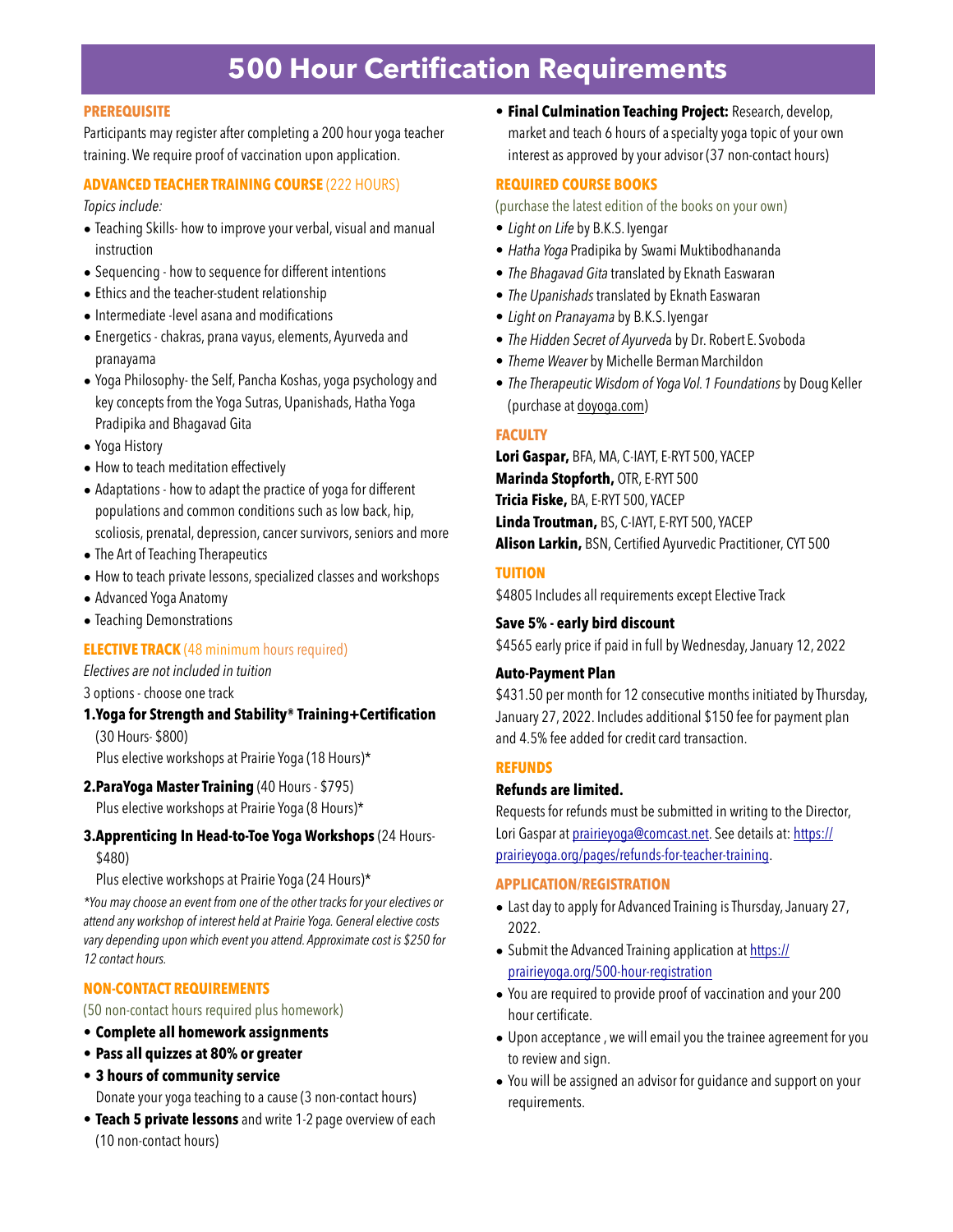# **Course Schedule Weekends 2022-2023**

# **REQUIRED COURSE**

### **Advanced Teacher Training Course**

Meets for 17.5 weekends Saturday/Sunday 10:30 am – 5:00 pm 13 contact hours per weekend (1/2 hour lunch break each day)

## **2022**

February 12-13 March 12-13 April 9-10 May 14-15 June 11-12 July 16-17 August 13-14 September 24-25 October 8-9 November 12-13 December 10-11

# **2023**

January 14-15 February 11-12 March 11-12 April 15-16 May 20—21 June 10-11 July 8-9 August 12 (meets Saturday only)

# **ELECTIVES**

## **Yoga for Strength and Stability® Intensive and Certification**

30 Hours

### **Tuesdays, Spring 2022 with Lori Gaspar**

(7) Tuesdays, 11:00 am - 3:30 pm April 26 - June 7, 2022

# **Apprenticing In Head-to-Toe Yoga**

*Meets one Friday night per month Oct- May, 5:30-9:00 pm Must attend 24 hours minimum (7 months out of 8 possible)*

### **October 2022 - May 2023 with Linda Troutman**

October 7, 2022 November 11, 2022 December 9, 2022 January 13, 2023 February 10, 2023 March 10, 2023 April 14, 2023 May 19, 2023

## **ParaYoga Master Training: Tantra Shakti**

#### **February - April 2023 with Tricia Fiske**

40 hours *Meets over 3 Weekends* Saturday - Sunday 10:30 am - 5:30 pm Feb 25-26, 2023 March 25-26, 2023 April 22-23, 2023

#### **Elective Workshops at Prairie Yoga**

Scheduled throughout year